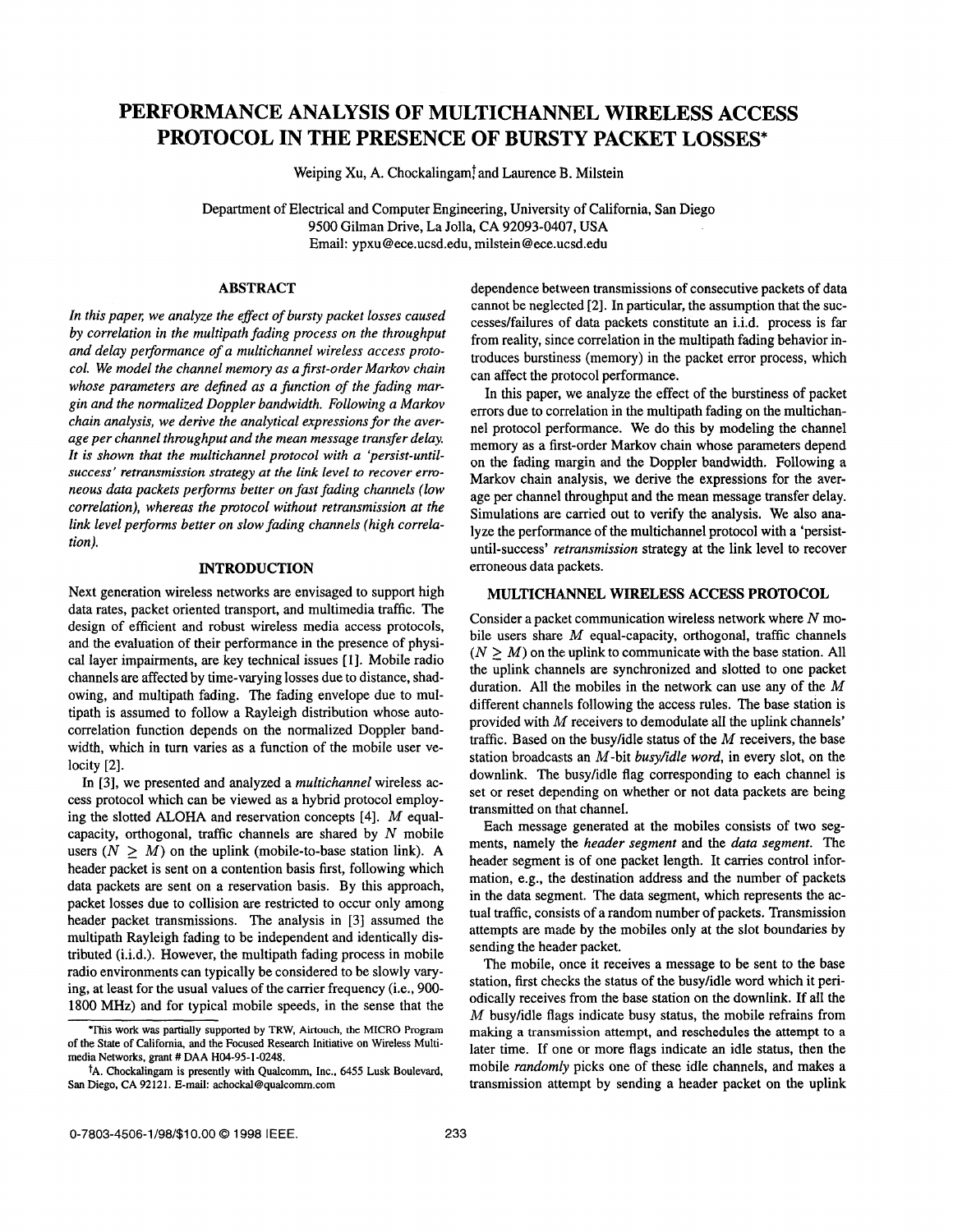slot of the chosen channel. If the header packet is received successfully, without packet loss due to fading or collision, the base station broadcasts the channel ID and the successful mobile ID (capturing mobile in the event of collision among header packets from different mobiles), and sets the corresponding channel's flag *busy* for the  $X$  subsequent slots, where  $X$  is the number of packets in the data segment of the successful mobile. This allows only the successful mobile to send its data packets in those  $X$  slots on that channel. During these  $X$  slots, other mobiles would receive a busy status flag for this channel and so they would not make transmission attempts on it. The base station resets the flag back to idle status after X slots. If the header packet is lost (due to collision or fading), then the base station will not respond with a busy status flag, but will continue to send the corresponding channel's flag as *idle.* This is an indication to the mobile that the header packet was lost, and so it has to reschedule its transmission attempt to a later time.

#### **CORRELATED RAYLEIGH FADING MODEL**

We consider a system where all the mobiles' transmissions are power controlled so that the slowly varying distance and shadow losses are perfectly compensated, whereas the rapidly varying multipath fading remains uncompensated. The multipath fading in a mobile radio channel is considered to follow a Rayleigh distribution [2]. As in *[5],* we model the channel memory using a simple two-state Markov chain whose transition probability matrix is given by

$$
M_c = \left(\begin{array}{cc} p & 1-p \\ 1-q & q \end{array}\right), \tag{1}
$$

where  $p$  and  $1 - q$  are the probabilities that the packet transmission in slot *j* is successful, given that the packet transmission in slot  $j - 1$  was successful or unsuccessful, respectively. The steadystate probability that a packet error occurs,  $P_E$ , is

$$
P_E = \frac{1-p}{2-p-q}.\tag{2}
$$

Note that  $(1 - q)^{-1}$  represents the average length of a burst of errors, which is described by a geometric random variable. Also, for a Rayleigh fading channel with fading margin *F,* the average packet error rate can be found as *[6],* 

$$
P_E = 1 - e^{-1/F}.
$$
 (3)

The expression for the parameter *q* **ss** a function of the normalized Doppler bandwidth  $f_dT$ , and fading margin *F* is given in [5].

#### **PERFORMANCE ANALYSIS**

In the following analysis, a single cell system with no inter-cell interference is considered. We assume that the busyhdle word on the downlink is received instantaneously, and error-free by all the mobiles. Header packets from different mobiles can collide in a slot and the probability of *capture* **[7]** under such conditions needs to be computed to carry out the throughput analysis. From **[8],** the probability that there is a header packet success when *n*  simultaneously colliding header packet transmissions are present



Fig. **1.** Mobile state **transition** diagram (in Markov **fading)** 

in a slot,  $p_s^{(n)}$ , is given by

$$
p_s^{(n)} = n e^{-1/F} \left(\frac{1}{1+B}\right)^{n-1}, \quad n \ge 0,
$$
 (4)

where *B* is defined as the capture threshold.

#### **A. Throughput Performance**

A new message is assumed to arrive at each mobile with probability  $\lambda$  in each slot (Bernoulli arrival process). The mobile accepts a newly arriving message for transmission only when it has no message to send, and does not generate new messages when it already has a message to send. The length of the data segment of each message, X, measured in integer number of packets, is assumed to follow a geometric distribution with parameter *gd.* 

Each mobile, in any given slot, can be in any one of four states, namely, *idle/header\_tx* state, *data\_tx\_success* state, *data\_tx\_failure* state, and *backlogged* state (see Figure 1). Note that the data transmit state is divided into *success* and *failure* substates in order to account for the one slot channel memory (defined by a first-order Markov chain with parameters **p** and *q).* The rescheduled transmission attempt delay in the *backlogged* state is assumed to be geometrically distributed with parameter *g,..* 

Let  $x_t$  be the number of mobiles in the *data\_tx\_failure* state,  $y_t$ be the number of mobiles in the *data\_tx\_success* state, and  $z_t$  be the number of mobiles in the *backlogged* state at the beginning of slot *t*. The three dimensional random process  $\{x_t, y_t, z_t\}$  can be modeled as **a** finite state Markov chain. Based on the conditional probability that *n* mobiles simultaneously transmit header packets and  $c_s$  of those packets are successfully received at the base station, the one step transition probability that the system moves from  $(x_t = i_1, y_t = j_1, z_t = k_1)$  at time slot *t* to  $(x_{t+1} = i_2, y_{t+1} = j_2, z_{t+1} = k_2)$  at time slot  $t + 1$  is given by

$$
P_{i_1j_1k_1,i_2j_2k_2} = \sum_{n=0}^{N-i_1-j_1} \sum_{c_s=0}^{\min(M-i_1-j_1,n)} \sum_{s_j=0}^{c_s} \sum_{s_j=0}^{i_2-c_s+s_j} \sum_{f_s=0}^{j_2-s_j}
$$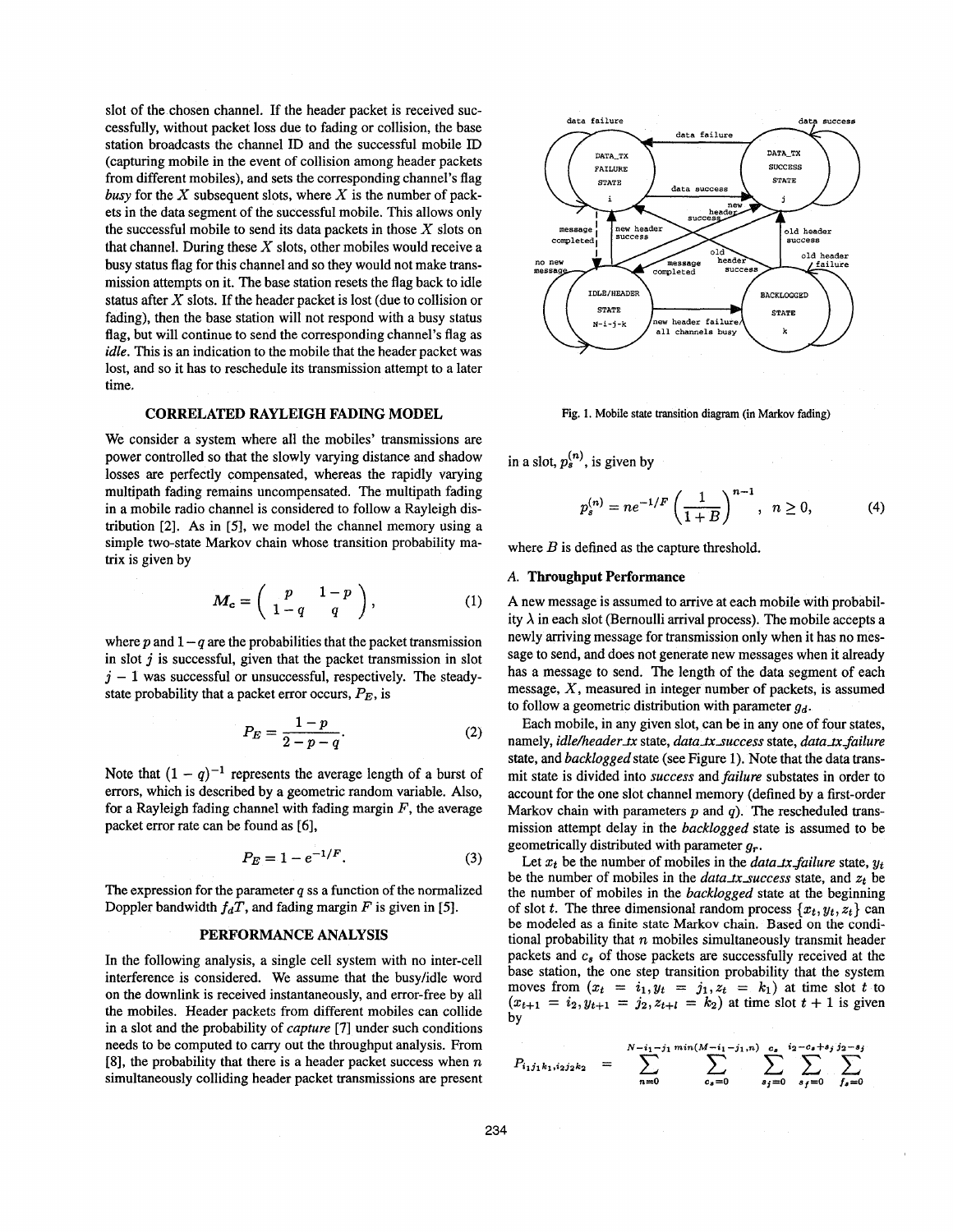$$
\begin{aligned}\n&\quad & \binom{N-i_{1}-j_{1}-k_{1}}{a}\lambda^{a}(1-\lambda)^{N-i_{1}-j_{1}-k_{1}-a} \\
&\quad & \binom{k_{1}}{n-a}g_{r}^{n-a}(1-g_{r})^{k_{1}-n+a} \\
&\quad & \cdot \binom{j_{1}}{b_{j}}g_{d}^{j_{1}-b_{j}}(1-g_{d})^{b_{j}}\binom{b_{j}}{s_{f}}(1-p)^{s_{f}}p^{b_{j}-s_{f}} \\
&\quad & \cdot \binom{i_{1}}{b_{i}}g_{d}^{i_{1}-b_{i}}(1-g_{d})^{b_{i}}\binom{b_{i}}{f_{s}}(1-q)^{f_{s}}q^{b_{i}-f_{s}} \\
&\quad & \cdot \binom{c_{s}}{s_{j}}p^{s_{j}}(1-p)^{c_{s}-s_{j}}f(c_{s}|n, M-i_{1}-j_{1}),\n\end{aligned}
$$

where  $M$  is the total number of uplink channels,  $N$  is the total where *M* is the total number of uplink channels, *N* is the total number of mobiles,  $N \ge M$ ,  $0 \le i_1 \le M$ ,  $0 \le j_1 \le M - i_1$ ,  $0 \leq k_1 \leq N - i_1 - \overline{j_1}, 0 \leq \overline{i_2} \leq M, 0 \leq \overline{j_2} \leq M - i_2,$ <br>  $0 \leq k_2 \leq N - i_2 - j_2, a = k_2 - k_1 + c_s, b_j = j_2 - s_j - 1$  $\begin{array}{l} 0 \leq k_2 \leq N - i_2 - j_2, a = k_2 - k_1 + c_s, b_j = j_2 - s_j - f_s + s_f, b_i = i_2 - c_s + s_j - s_f + f_s, f_s \leq b_i, s_f \leq b_j, \text{ and the conditional probability } f(c_s | n, m_f) \text{ is defined as the probability} \end{array}$ that  $c_s$  header packets are successfully received conditioned on  $n$ mobiles transmit header packets over  $m_f$  channels, which can be evaluated by a recursive expression as  $0 \le k_1 \le N - i_1 - j_1, 0 \le i_2 \le M, 0 \le j_2 \le M - i_2,$ 

$$
f(c_s|n, m_f) = \sum_{i=0}^{n} {n \choose i} \left(1 - \frac{1}{m_f}\right)^{n-i} \left(\frac{1}{m_f}\right)^i
$$
  
 
$$
\cdot \left\{f(c_s|n-i, m_f-1)(1-p_s^{(i)}) + f(c_s-1|n-i, m_f-1)p_s^{(i)}\right\} \hspace{-1mm} \infty
$$

The initial conditions for  $f(c_s|n, m_f)$  are given by

$$
f(c_s|n,0) = \begin{cases} 1 & \text{if } c_s = 0 \text{ and any } n \\ 0 & \text{if } c_s > 0 \text{ and any } n \end{cases}
$$
 (7)

$$
f(c_s|0, m_f) = \begin{cases} 1 & \text{if } c_s = 0 \text{ and any } m_f \\ 0 & \text{if } c_s > 0 \text{ and any } m_f \end{cases}
$$
 (8)

$$
f(c_s|1, m_f) = \begin{cases} 1 - p_s^{(1)} & \text{if } c_s = 0 \text{ and } m_f \ge 1 \\ p_s^{(1)} & \text{if } c_s = 1 \text{ and } m_f \ge 1 \\ 0 & \text{if } c_s > 1 \text{ and } m_f \ge 1 \end{cases}
$$
 (9)

$$
f(c_s|n,1) = \begin{cases} 1 - p_s^{(n)} & \text{if } c_s = 0 \text{ and } n > 1\\ p_s^{(n)} & \text{if } c_s = 1 \text{ and } n > 1\\ 0 & \text{if } c_s > 1 \text{ and } n > 1 \end{cases}
$$
 (10)

and

$$
f(c_s|n, m_f) = 0 \text{ if } c_s < 0. \tag{11}
$$

Note that, in the above, we assumed that header packet transmissions do not have any correlation with their previous header or data packet transmissions. Also, the probability of moving from header capture to *data\_tx\_success* state is assumed to be p. Simulations show that these are good approximations.

Let  $P = (P_{i_1j_1k_1,i_2j_2k_2})$  be the probability transition matrix and let  $\Pi = {\pi_{i_1 j_1 k_1}}, 0 \le i_1 \le M, 0 \le j_1 \le M - i_1, 0 \le n$  $k_1 \leq N - i_1 - j_1$ , denote the steady-state probability vector. The vector  $\Pi$  can be calculated by solving the linear equations  $\Pi = \Pi P$  and using the unity conservation relationship. The number of successful data packets in a slot is, in this case, equal to the number of users in the *data\_tx\_success* state, so that the average number of successes per slot is given **by** 

$$
E\{S_d\} = \sum_{i_1=0}^{M} \sum_{j_1=0}^{M-i_1} \sum_{k_1=0}^{N-i_1-j_1} j_1 \pi_{i_1 j_1 k_1}.
$$
 (12)

The average per channel throughput, defined as the average number of packets (excluding the header packets) successfully received per slot per channel, is then given by

$$
\eta_c = \frac{E\{S_d\}}{M}.\tag{13}
$$

#### *B.* **Delay Performance**

Consider a system containing all mobiles which are either in the *backlogged* state, the *data\_tx\_success* state or in the *data\_tx\_failure* state. The number of users in that system is  $\nu = i_1 + j_1 + k_1$ , so that

$$
E\{\nu\} = \sum_{i_1=0}^{M} \sum_{j_1=0}^{M-i_1} \sum_{k_1=0}^{N-i_1-j_1} (i_1+j_1+k_1)\pi_{i_1j_1k_1}.
$$
 (14)

On the other hand, the number of users which are not in the system is  $N - \nu$ , each generating a message in a slot with probability  $\lambda$ . Whenever a mobile generates a message, it joins the system one slot later. Therefore, the average arrival rate to that system is given by

$$
\Lambda = \lambda (N - E\{\nu\}). \tag{15}
$$

From Little's formula, the average time which each user spends in the system is given by the ratio between the average number of users in the system and the arrival rate. In our case, the average delay is one slot larger, since a user is assumed to join the system only after the slot in which the message is generated (which is not counted in the above calculation). Therefore, the average delay experienced by a message is given by

$$
E\{D\} = 1 + \frac{E\{\nu\}}{\Lambda}.\tag{16}
$$

# **RETRANSMISSION OF ERRONEOUS DATA PACKETS**

In the multichannel protocol analyzed above, packets which get corrupted during the data segment transmission are lost and the recovery of such errors is left to the higher layer protocols. A classic way of recovering errors in packet transmission is through *retransmission* at the link level. Instead of ignoring the packet errors, a data packet is retransmitted if it is received in error. In the local wireless environment under consideration, where the feedback is assumed to be practically instantaneous, a data packet in error can be retransmitted in the immediately following slot. In this case, the base station would need to send a non-binary feedback (busy/idle/retransmit) in order to avoid a collision among retransmission packets from a mobile with header packets from other mobiles. Thus, with the 'persist-until-success' retransmission strategy, a geometric length message of  $X$  packets (with  $E\{X\} = 1/g_d$ ) will take X' slots to finally get through, due to possible retransmissions. Therefore, we will have

$$
X' = \sum_{i=1}^{X} Y_i,\tag{17}
$$

where  $Y_i$  is an integer random variable equal to the number of transmissions it takes data packet *i* to be successfuIIy received. If the fading is i.i.d., each packet transmission can experience an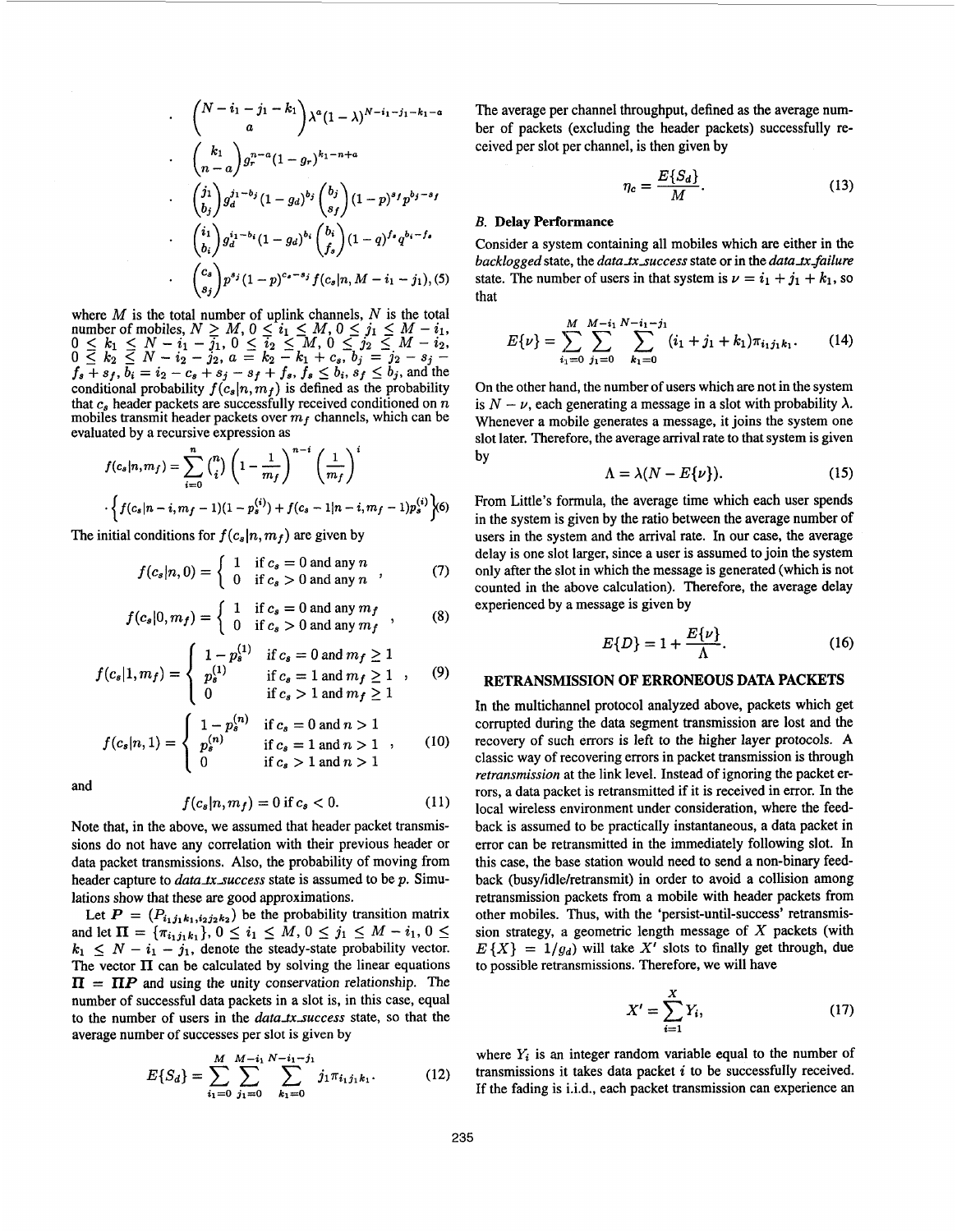

Fig. 2. Average per channel throughput  $\eta_c$  versus new message arrival rate  $\lambda$ . No retransmission.  $M = 3$ ,  $N = 15$ ,  $g_d = 0.1$ ,  $g_r = 0.1$ , no capture,  $f_pT = 0.02$ ,  $F = 5, 10$  dB.

error with probability  $P_E$ , and the random variable  $Y_i$  will have a geometric distribution with parameter  $(1 - P_E)$ . In the correlated fading channel,  $Y_i$  will have a distribution given by

$$
P[Y_i = y] = \begin{cases} p & y = 1 \\ (1-p)q^{y-2}(1-q) & y \ge 2 \end{cases} . \tag{18}
$$

In both cases, it can be shown that  $E\{Y_i\} = 1/(1 - P_E)$ . Thus, the expected value of the effective length of the message (including the retransmission slots) is given by

$$
E\{X'\} = \frac{1}{g_d(1 - P_E)}.\t(19)
$$

It can be seen that in the protocol with the 'persist-untilsuccess' retransmission strategy, the mobile cannot directly move from the *data\_tx\_failure* state to the *idle/header\_tx* state. Thus, in the case of the protocol with retransmission, the probability term  $\binom{i_1}{b_i}g_d^{i_1-b_i}(1 - g_d)^{b_i}\binom{b_i}{f_s}(1 - q)^{f_s}q^{b_i-f_s}$  in (5) is modified to  $\binom{i_1}{f}(1-q)^{f_s}q^{b_i-f_s}$ , and  $b_i = i_1 = i_2 - c_s + s_i - s_f + f_s$ , in order to account for the fact that, with retransmission of erroneous data packets at the link level, the message transmission cannot end in a *data\_tx\_failure* state. Also, the parameter  $g_d$  in the term  $(i_i)$   $g_d^{j_1-b_j}$   $(1 - g_d)^{b_j}$  gets replaced with  $g_d(1 - P_E)$ .

## **RESULTS AND DISCUSSION**

Numerical results for the average per channel throughput of the multichannel protocol without retransmission obtained from (13) for  $M = 3$ ,  $N = 15$ ,  $g_d = 0.1$ ,  $g_r = 0.1$ , and no capture (i.e.,  $B \rightarrow \infty$ ) are plotted in Figure 2 for a normalized Doppler bandwidth of  $f_D T = 0.02$ . At a carrier frequency of 900 MHz and a packet duration of 10 ms, the  $f<sub>D</sub>T$  value of 0.02 represents slow fading (i.e., high correlation in fading) corresponding to the user moving at a speed of 2.5 km/h. The various values of the fading margin considered are 5 and 10 dB. The performance in i.i.d. fading is also plotted for comparison. The  $g_d$  value of 0.1 corresponds to an average message length of 10 data packets. Likewise, the parameter  $g_r = 0.1$  means that the average time between



Fig. 3. Mean message delay verus new message arrival rate  $\lambda$ . No retransmission.  $M = 3, N = 15, g<sub>d</sub> = 0.1, g<sub>r</sub> = 0.1$ , no capture,  $F = 5, 10, 20$  dB.

rescheduled transmission attempts is 10 slots. In addition to the analysis, the multichannel protocol was simulated as well, and the performance collected in over one million slots of simulation runs is also shown in Figure 2. The correlated Rayleigh fading channel was simulated using the method proposed by Jakes [2].

Figure **2** shows that the i.i.d. fading model provides a pessimistic performance prediction when the fading is slow (i.e., when there is significant burstiness in packet errors due to high correlation in fading). **Also,** in Figure 2, both the analytical and the simulation results are found to be in close agreement, thus validating the analysis. For the same set of parameters, the mean message transfer delay performance of the multichannel protocol is shown in Figure **3.** The curves represent the average delay values, in number of slots, obtained from (16). For the protocol without retransmission, the delay performance remains the same for both i.i.d. and correlated fading cases, because 1) the average header success slots remains independent of parameters *p* and *q,*  and **2)** since there is no retransmission at the link level, the delay due to data segment transmission is  $1/g_d$ . We also observed from numerical results that the header packet capture phenomenon due to multipath fading offers a per channel throughput improvement of about 10 to 15%, and **a** similar order of improvement in the delay performance.

[Figure](#page-4-0) 4 shows the throughput performance of the multichannel protocol, both with and without retransmission, as a function of the normalized Doppler bandwidth,  $f_D T$ , for  $\lambda = 1$ ,  $M = 3$ ,  $N = 15$ ,  $g_d = 0.1$ ,  $g_r = 0.1$ , and no capture. The range of  $f<sub>D</sub>T$  values shown corresponds to very slow fading at one end  $(f<sub>D</sub>T = 0.01)$ , and close to i.i.d. fading at the other  $(f<sub>D</sub>T = 1)$ . For the protocol without retransmission, when  $F = 5$  dB, the throughput increases from 0.53 to 0.66 (an increase of about 24%) when the  $f_D T$  value is decreased from 1 to 0.01. However, the throughput performance **of** the protocol with retransmission of erroneous data packets remains independent of the value of  $f_D T$ . At low values of  $f_D T$  (e.g.,  $f_D T < 0.02$  at  $F = 5$  dB), the protocol without retransmission gives better throughput performance than the protocol with retransmission, whereas at high values of